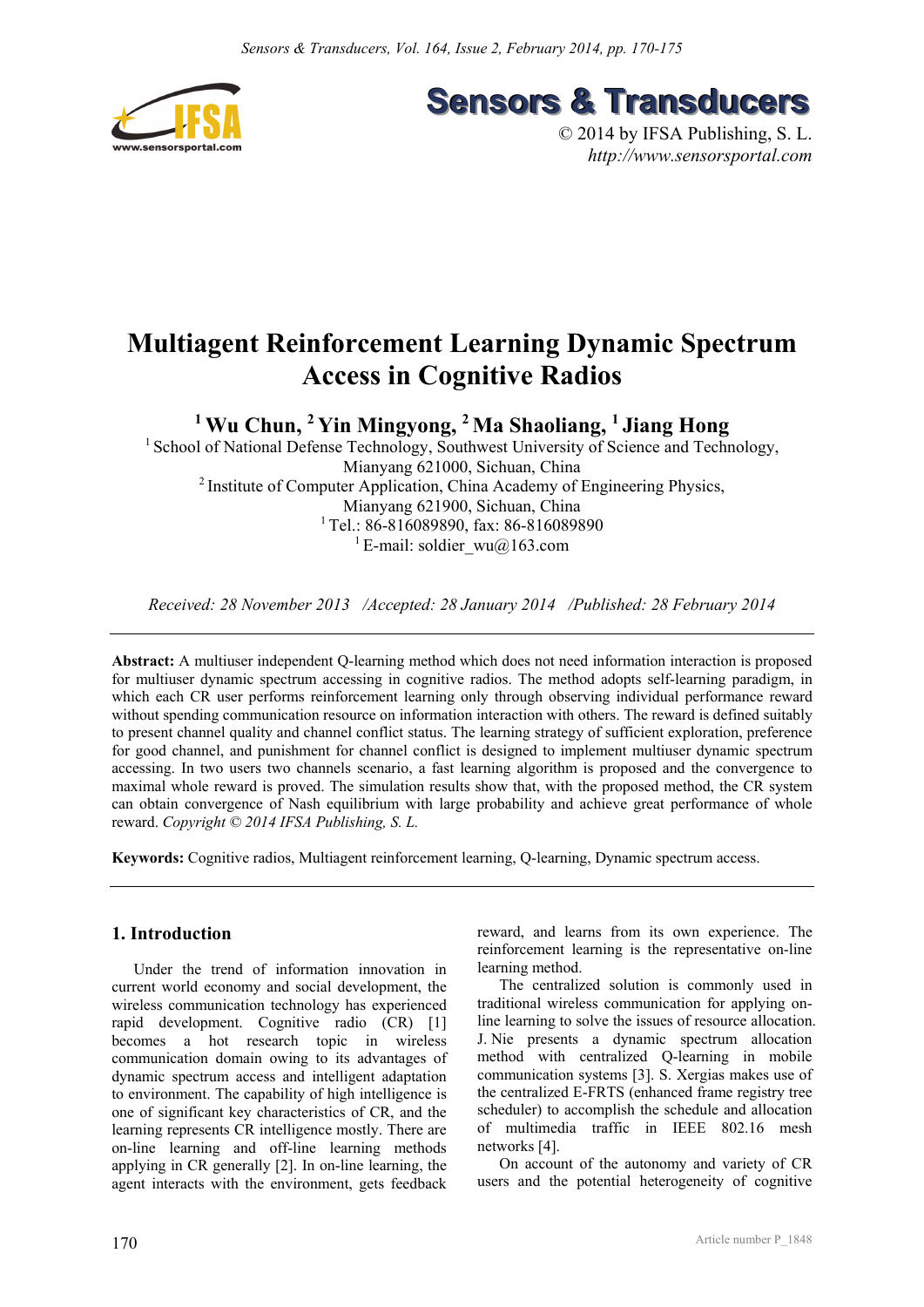radio networks (CRN), the decentralized learning is more suitable for CRN than the centralized learning. To maximize the global reward of all users, multi CR users negotiate with each other ordinarily and that needs information exchange. J. E. Suris applies cooperative game model in the distributed spectrum sharing and proposes a distributed algorithm to achieve near optimal allocation, and the user exchange information of actions and rewards with each other in proposed algorithm [5]. P. Zhou studies applying Bush-Mosteller reinforcement learning to resolve power control issue in CRN [6]. Although CR users don't exchange strategy and reward information with each other, they still get the total jamming intensity (global reward) from the primary user. The information exchange between CR user and CR user (or primary user) need occupancy a certain amount of communication resource. Moreover, too frequent interactions may cause the overload of the communication. To overcome this shortcoming, an alternative method is self-learing (independent learning), with which the user only learns and acts based on itself reward, not exchanging information with each other. Currently, the researches on selflearning in CRN are scarce in literatures. This paper applies the repeated game to model the issue of multi users competing multi channels, and proposes a multiagent reinforcement learning method: multiuser independent Q-learning method with which the CR user implement self-learning to maximize global reward. The simulations validate the effectiveness of proposed method.

#### **2. Stochastic Spectrum Access Model**

The issue that *an M CR users (SUs, Second Users) access N channel not occupied by PUs (Primary Users*) is researched (only  $M \leq N$  is considered in this paper). Each CR user chooses channel independently according to itself tactics repeatedly and aims at achieving the maximal total reward of all users. The user does not exchange information with others in the whole learning and channel selecting process. The repeated game [7] is used to model the process of multi CR users competing channels. At each stage game, *M* users choose respective channel (in the whole *N* channels), and the reward of anyone is determined by the combined strategies of all users. This stage game is presented by a matrix game [8]  $(M, A^{(1)}, \cdots, A^{(M)}, r^{(1)}, \cdots, r^{(M)})$ , where *M* is the number of users in game,  $A^{(m)}$  is actions assemble of user *m* and it includes *N* actions, i.e. choosing channel  $n(n = 1, 2, \dots, N)$ , *A* is combined action space  $A = A^{(1)} \times \cdots \times A^{(M)}$ ,  $r^{(m)}$  is reward function of user *m* . When user *m* chooses channel *n* and it conflicts with other user's choosing, the reward  $r^{(m)}(n)$  equals to zero, i.e.  $r^{(m)}(n) = 0$ . The reward  $r^{(m)}(n)$  is determined by channel gain with no channel conflict,  $r^{(m)}(n) = b^{(m)}(n)$  . The reward

matrix of a game that two users compete two channels is shown as formula (1) and (2)

$$
R^{(1)} = \begin{bmatrix} 0 & b^{(1)}(2) \\ b^{(1)}(1) & 0 \end{bmatrix}, \tag{1}
$$

$$
R^{(2)} = \begin{bmatrix} 0 & b^{(2)}(2) \\ b^{(2)}(1) & 0 \end{bmatrix}.
$$
 (2)

The item at line  $i$ , column  $j$  in matrix  $R^{(m)}$  denotes the reward of user *m* when user *1* chooses channel *i* and user *2* chooses channel *j* .

#### **3. Multiuser Independent Q-learning**

The goal of the repeated game for accessing channels is to maximize the reward of the stage game  $(m)$ 1  $g_t = \sum_{m=1}^{M} r_t^{(m)}$  after executing the stage game for many times. Multiagent reinforcement learning (MARL) [9] is effective method to resolve the game. In most current literatures about multiuser game, the user need observe the rewards and the strategies of other users. In cognitive radio networks, such frequent information interactions of the rewards and the strategies between CR users will occupy a great quantity of communication resource. This paper proposes a multiuser independent Q-learning (MIQ) method with which the CR users don't require any information exchange between each other. The MIQ algorithm in the repeated game model expects achieving two goals: one is the convergence to Nash Equilibrium and the other is the total reward of all users reach the maximal value or the close maximal value.

**Definition 1** The strategies assemble  $(\sigma_m^*)_m$  is a Nash Equilibrium if for each user  $m = 1, 2, \cdots M$ it has

$$
r^{(m)}(\sigma_{m}^{*}, \sigma_{-m}^{*}) \geq r^{(m)}(\sigma_{m}, \sigma_{-m}^{*}), \quad \forall \sigma_{m}, \qquad (3)
$$

where  $\sigma_m^*$  is the strategy of user *m*,  $\sigma_{-m}^*$  is the combined strategies of the other users except user  $m$ ,  $r^{(m)}$  is the reward of user  $m$ . Among all possible combined strategies of every user choosing different channel, there must exist one combined strategies which has better or same reward than other combined strategies. That combined strategies is a Nash Equilibrium point. The Nash Equilibrium point exists apparently in above mentioned game, but the Nash Equilibrium point may be not unique. For instance, all orthogonal channel allocation strategies are Nash Equilibrium points when  $M = N$ .

The basic Q-learning method learns the optimal strategies in unknown environment by using learned knowledge and exploring new strategies with certain probability. In the situation of undetermined rewards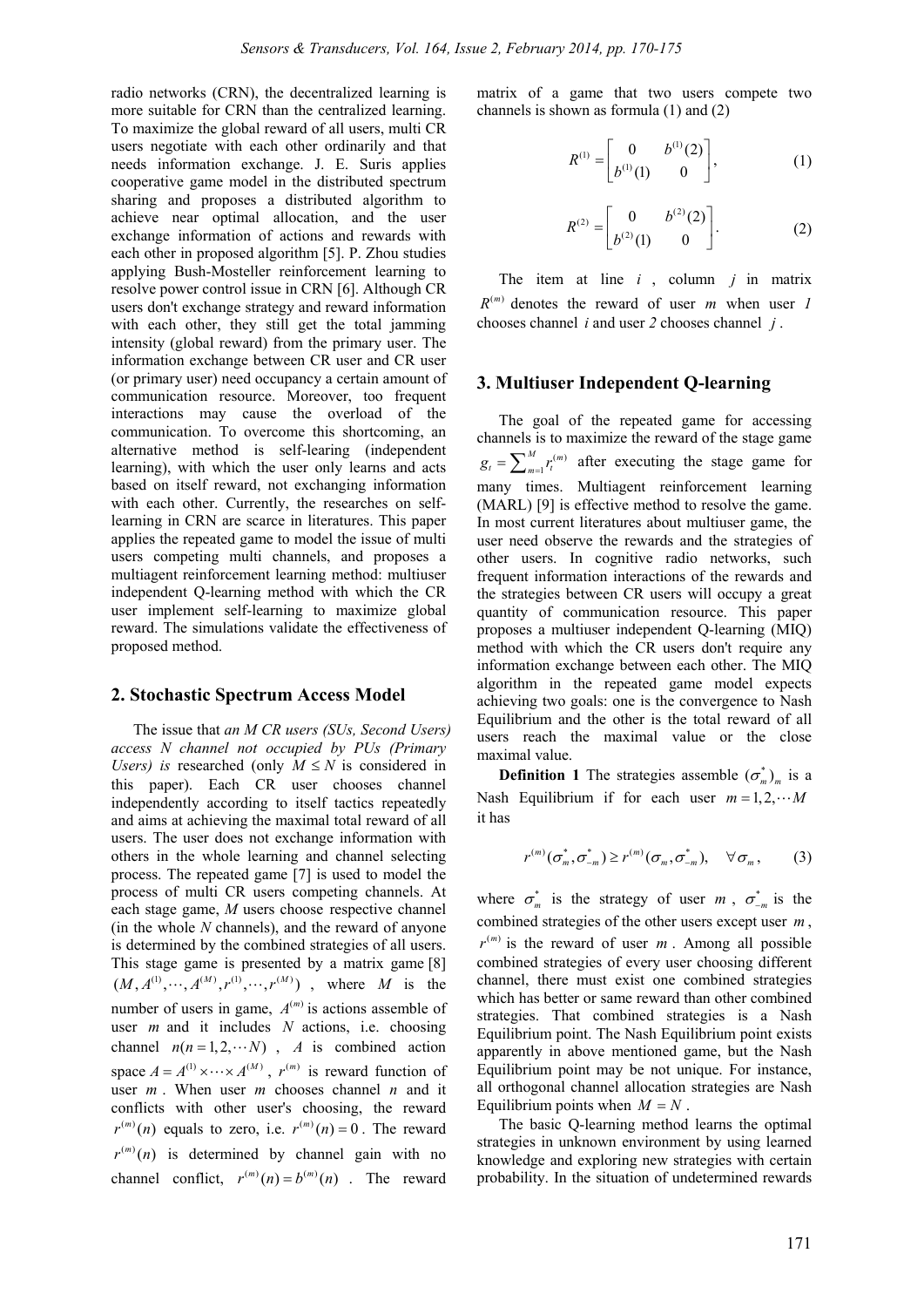and actions, the updating formula of Q-value function is [10]:

 $Q(s, a) \leftarrow (1-\alpha)Q(s, a) + \alpha (r + \gamma \max_{a'} Q(s', a'))$  (4)

Some improvements on basic Q-learnig are required for the proposed issue. Each user learns independently in game process, and its reward is affected by other users. The reward is uncertainty thus the slow updating of Q-value is a reasonable manner. In addition, owing to the status of users does not transform during repeated game, the new Q-value does not contain the contributions of delay reward. With the above two improvements, as well as proper exploring policy and control of learnig rate, a multiuser independent Q-learning method is proposed. The key to achieve the joint optimal solution by independent actions and learning is designing suitable autonomous learning policy and actions policy. Two principles are proposed and applied in the independent actions of each user: 1) The user prefers choosing the channel with high gain; 2) The user avoids channel conflict between others. Nevertheless, the two principles may conflict occasionally or frequently. The proposed MIQ algorithm executes iteration action tries under the two principles and gets the final channel allocation. The concrete implementation of MIQ algorithm is as below:

**Step 1:** Q-value table initializing. The Q-value table of user *m* is initialized as

$$
Q^{(m)}(n) = \frac{\sum_{i=1}^{N} b^{(m)}(i)}{N}, n = 1, 2, \cdots N
$$
 (5)

The initialized Q-value of user *m* is the average value of the rewards on different channels. After initialization, each item in Q-value table has the same average value, therefore the user chooses any channel with same probability in first action. A more deep reason to initialize Q-value with average value is to conveniently realize the subsequent updating principle of Q-value: big reward makes Q-value increase slowly and small reward makes Q-value decrease slowly.

**Step 2:** Independent Q-learning process. Q-value update iteratively until reaching specified times of game.

a) Compute the probabilities of choosing each channel based on Q-value table, execute the actions with the probabilities in formula  $(6)$ 

$$
P^{(m)}(n) = \frac{(Q^{(m)}(n))^q}{\sum_{n=1}^{N} (Q^{(m)}(n))^q}, n = 1, 2, \cdots N
$$
 (6)

The bigger Q-value indicates the better channel and meanwhile results in the higher probability of channel choosing. In formula (6), *q* is the probability controlling factor. The selection of actions inclines to use learned knowledge with bigger *q* value and inclines to explore all possible choices with smaller *q* value. Due to there is no information interaction between users, adequate exploration is significant and necessary in the initial stage of learning. Generally, a small  $q$  is set at the very beginning of learning, along with the repeated learning process the *q* increase gradually and slowly to improve the convergence of learning.

b) After the actions, each user observes itself reward only.

$$
r_t^{(m)}(n) = \begin{cases} b^{(m)}(n) & \text{user } m \text{ no conflict} \\ 0 & \text{user } m \text{ conflict} \end{cases}
$$
 (7)

On the one hand, the definition of reward represents the quality of channel, i.e. the reward is the channel gain with no conflict. On the other hand, the reward reflects the conflict status of the channels. When action of user *m* conflicts with any other, the reward gets zero and that results in the decrease of corresponding Q-value. This can be deemed as punishment mechanism of channel conflict.

c) Update the Q-value table.

$$
Q_{t+1}^{(m)}(n) = (1 - \alpha_t^{(m)}(n))Q_t^{(m)}(n) + \alpha_t^{(m)}(n)b_t^{(m)}(n) \qquad (8)
$$

where  $\alpha_t^{(m)}(n) = \frac{p}{1 + \lambda_t^{(m)}(n)}$  $n = \frac{P}{1 + \lambda_t^{(m)}(n)}$  $\alpha_t^{(m)}(n) = \frac{\beta}{1 + \lambda_t^{(m)}(n)}$  is the updating rate of

Q-value,  $\lambda_t^{(m)}(n)$  denotes the times user *m* chooses channel *n* during the whole *t* repeated games,  $\beta$  denotes the controlling factor of Q-value updating rate. The updating rate of Q-value  $\alpha_t^{(m)}(n)$  reduces gradually during learning process apparently and that contributes to the convergence of learning. When the user chooses a channel with high gain (higher than average gain) on the condition of no conflict, the Q-value increases, and higher gain lead to the more increase of Q-value. Meanwhile, if the user's selective channel conflict with others, the Q-value updating in formula (8) with current zero reward causes the decrease of Q-value, and the degree of decrease is much more than the degree of increase obtained in unconflict situation. Because of rather heavy punishment for channel conflict, the user could search high gain channel on the basis of no confliction.

The study on self-learning (independent learning) with which the agent learns and acts only by observing itself reward in MARL filed is very few. It is especially difficult to prove the convergence of self-learning on the condition that the multi users don't exchange information. Bowling proposed a multiagent learning method WOLF-PHC (win or learn fast policy hill-climbing) in which each user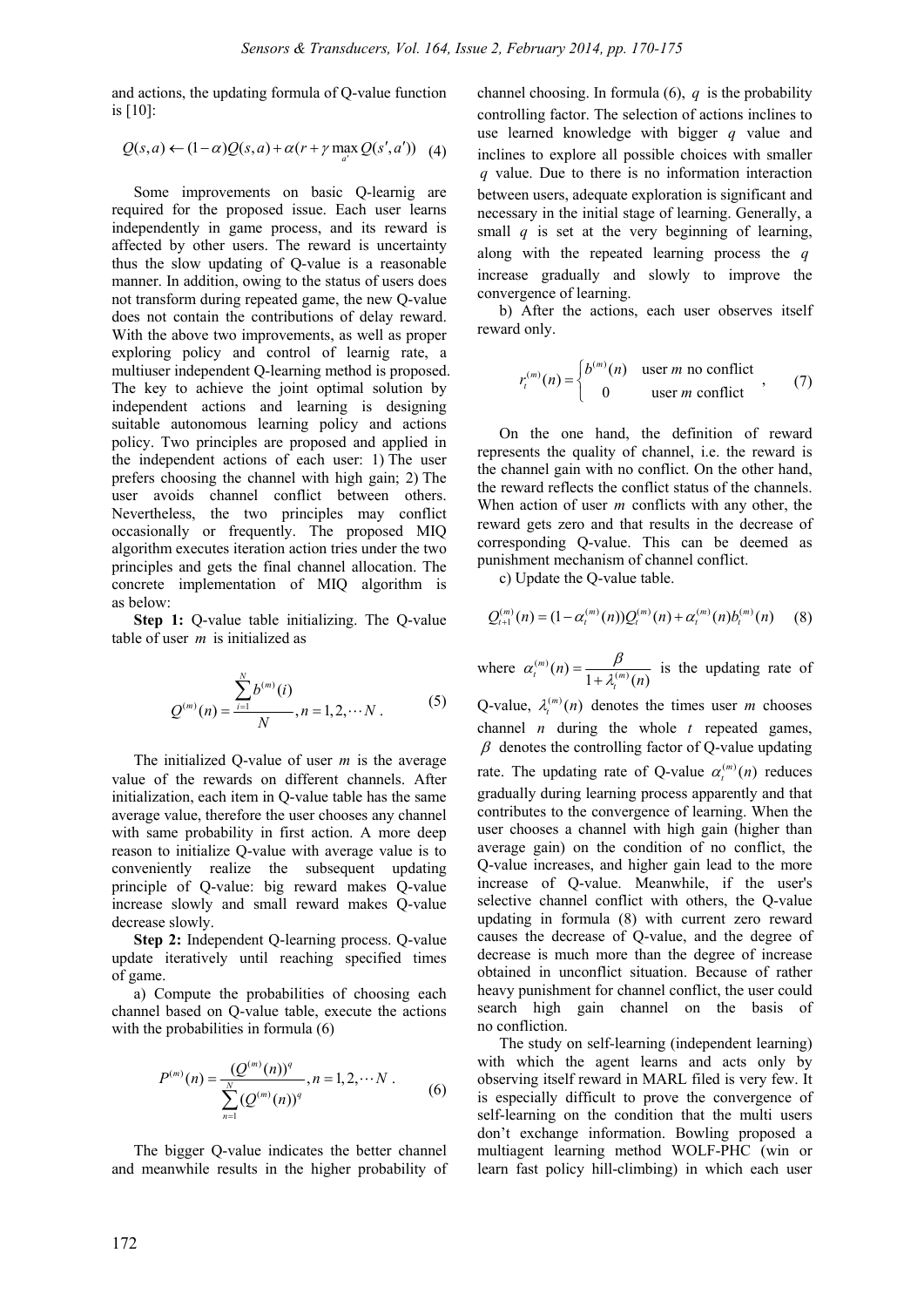learns using a variable learning rate and it achieves the maximal rewards of all users [11]. But the proof of the algorithm convergence is not provided and only an experiment on 2 users and 2 actions is done to evaluate the convergence property. This paper proposes a fast learning algorithm for 2 users and 2 channels scenario, and makes the proof of the convergence. The concrete implementation of the fast learning algorithm is as below:

**Step 1:** Phase of learning channel reward. Each user explores channels randomly thus get the reward value (channel gain) without channel conflict.

**Step 2:** Phase of fast greedy channel choosing. Each user chooses the channel of highest gain. The allocation of channels and learning process are finished if no channel conflict occurs. When channel conflict occurs, Step 3 executes subsequently.

**Step 3:** Phase of Q-learning. The learn process repeat for specified times.

(a) Initialize the Q-value table.

$$
Q^{(1)}(1) = Q^{(1)}(2) = Q^{(2)}(1) = Q^{(2)}(2) = 0.5
$$
. (9)

(b) Choose action based on probability policy and observe the reward. The user chooses channel according to the probabilities in formula (6), observes the status of conflict, and calculates the reward.

When the user chooses the higher gain channel in the two candidates, the reward is

$$
r_t^{(m)}(n) = \begin{cases} \Delta^{(m)} & \text{user } m \text{ no conflict} \\ -\Delta & \text{user } m \text{ conflict} \end{cases}
$$
 (10)

where  $\Delta^{(m)} = |b^{(m)}(1) - b^{(m)}(2)|/L$ ,  $\Delta$  is an

appropriate value between  $\Delta^{(1)}$  and  $\Delta^{(2)}$ .

When the user chooses the lower gain channel in the two candidates, the reward is

$$
r_t^{(m)}(n) = \begin{cases} \Delta & \text{user } m \text{ no conflict} \\ -\Delta & \text{user } m \text{ conflict} \end{cases} (11)
$$

(c) Update the Q-value table.

$$
Q_{t+1}^{(m)}(n) = Q_t^{(m)}(n) + r_t^{(m)}(n) \,. \tag{12}
$$

**Theorem 1** The proposed fast learning algorithm converges to the optimal solution.

**Proof:**

Suppose  $b^{(1)}(1) > b^{(1)}(2), b^{(2)}(2) > b^{(2)}(1)$  or  $b^{(1)}(1) < b^{(1)}(2), b^{(2)}(2) < b^{(2)}(1)$ . It is clear that the algorithm converge to the optimal solution in the phase of fast greedy channel choosing.

Suppose  $b^{(1)}(1) > b^{(1)}(2)$ ,  $b^{(2)}(1) > b^{(2)}(2)$ . Assign the parameter  $L$  a sufficiently large value thus make  $\Delta^{(1)}$  and  $\Delta^{(2)}$  are small enough, and assign  $\Delta$  an appropriate value between  $\Delta^{(1)}$  and  $\Delta^{(2)}$ . In the first period of time of learning, user *1* performs 4*n* times of channel choosing. On the condition that  $\Delta$ ,  $\Delta^{(1)}$ 

and  $\Delta^{(2)}$  are extremely small, the O-value table updates as

$$
\begin{cases}\nQ^{(1)}(1) \doteq Q^{(1)}(1) + n\Delta^{(1)} - n\Delta \\
Q^{(1)}(2) \doteq Q^{(1)}(2) + n\Delta - n\Delta \\
Q^{(2)}(1) \doteq Q^{(2)}(1) + n\Delta^{(2)} - n\Delta \\
Q^{(2)}(2) \doteq Q^{(2)}(2) + n\Delta - n\Delta\n\end{cases} (13)
$$

If  $\Delta^{(1)} > \Delta^{(2)}$ , there is  $Q^{(1)}(1) > Q^{(1)}(2) = Q^{(2)}(2) > Q^{(2)}(1)$  . During the subsequent learn periods,  $Q^{(1)}(1)$  increases continually meanwhile  $O^{(2)}(1)$  decreases continually. After a while, the learn process ends and final solution is that each user chooses the channel with bigger Q-value, i.e. the user *1* chooses channel *1* and the user *2* chooses channel *2*. This solution is the optimal solution owing to  $b^{(1)}(1) + b^{(2)}(2) > b^{(1)}(2) + b^{(2)}(1)$ . If  $\Delta^{(1)} > \Delta^{(2)}$ , the algorithm converges too.

Suppose  $b^{(1)}(1) < b^{(1)}(2), b^{(2)}(1) < b^{(2)}(2)$ , the convergence can be prove in the same way.

#### **4. Simulation and Results**

The MIQ algorithm is simulated and evaluated mainly in three aspects: the probability of convergence to Nash Equilibrium, the probability of convergence to the optimal solution and the normalization performance of proposed algorithm.

In the scene of *M* CR users selecting *N* channels, the reward of each user *m* choosing each channel *n* is initialized to uniformly distributed random numbers between 0.5 and 1,

$$
b^{(m)}(n) = 0.5 + 0.5 * rand()
$$
 (14)

Then each user carries out autonomic learning with MIQ algorithm independently. In policy updating procedure in Step  $2(a)$ , the probability controlling factor *q* adjusts dynamically. The *q* equals 0.5 when selecting channel for the first time, and the *q* increases very gradually until reaching specified learning times. In Step 2(c), the controlling factor of Q-value updating rate  $\beta$  is configured with 1. The number of times of repeated game is 10000, and the simulation process is executed 100 times with diverse random rewards to obtain the average performance of proposed algorithm.

Fig. 1 and Fig. 2 show performance of MIQ algorithm when the number of users *M* equal to the number of channels *N*. The strategies of multi users can converge to Nash Equilibrium at 100 % or near 100 % (as shown in Fig. 1). When  $M = N = 2$ , the total reward of all users converge to the maximal value with a probability of 98 %. The probability of convergence to maximal reward drops along with the increase of users/channels number, and the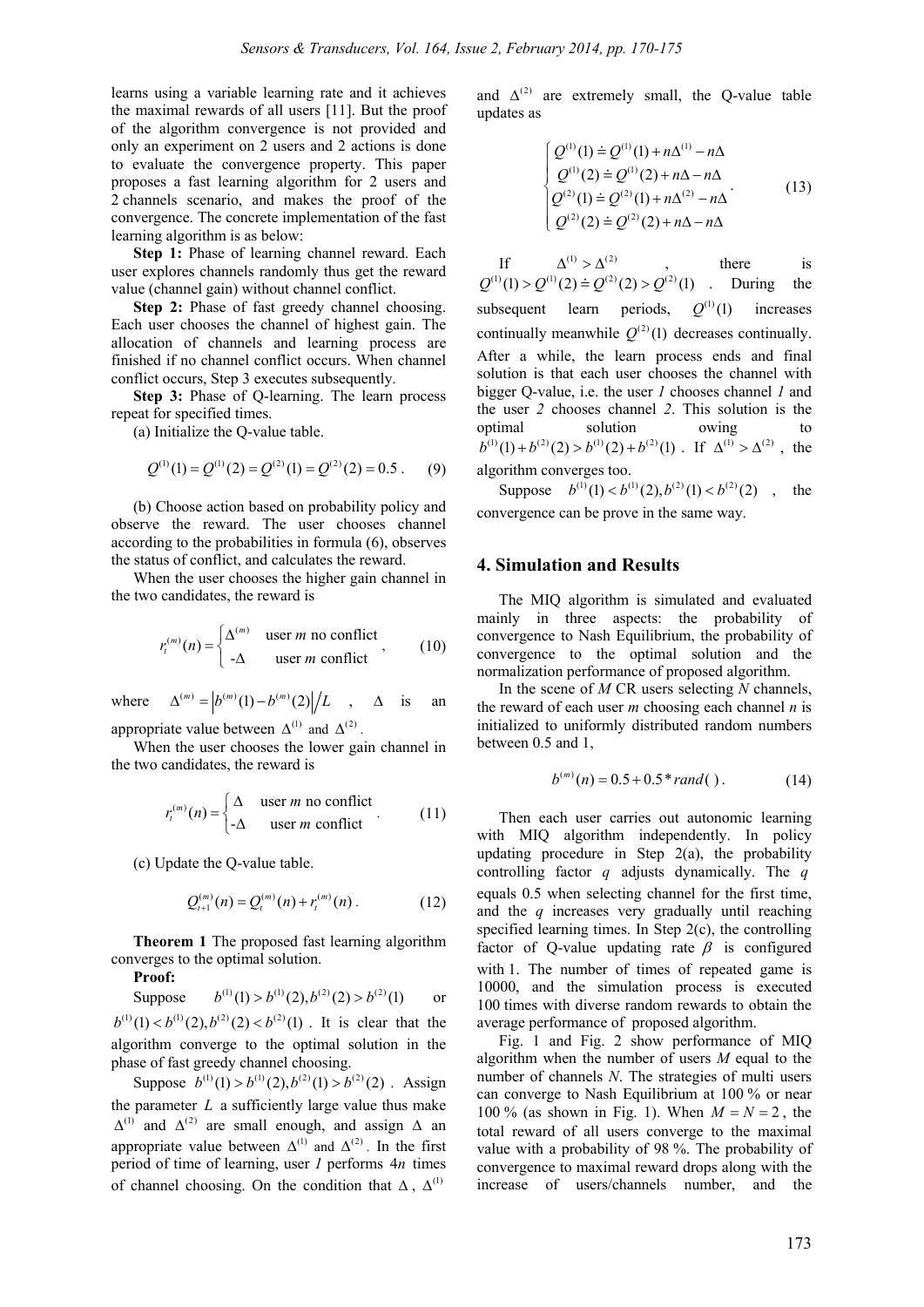probability drops to near 70 % when  $M = N = 8$ . Fig. 1 shows superficially that the MIQ algorithm behaves great performance under the scene of very few users while the MIQ algorithm is not a quite good method under the scene of many more users. More deep evaluation of the algorithm for average performance is described in Fig. 2. When  $M = N = 2$  the normalization performance (the ratio of current total reward to the maximal total reward)  $\eta = 0.9999$  and when  $M = N = 3$  the normalization performance  $\eta = 0.9995$ . Along with increase of users/channels number, the normalization performance drops very slowly. When  $M = N = 8$ , the normalization performance maintains very high value, i.e.  $\eta = 0.9978$ . The reason that the normalization performance keeps high while the probability of convergence to maximal reward drops apparently is: the total reward under determined paradigm of channel allocation is very close to maximal reward. Therefore, even if the MIQ algorithm can not achieve absolute optimal performance, it achieves quite good performance which is very close to the absolute optimal performance.



**Fig. 1.** The probabilities of convergence to Nash Equilibrium and the maximal reward  $(M = N)$ .



**Fig. 2.** The normalization performance of MIQ algorithm and random orthogonal allocation method  $(M = N)$ .

Fig. 3 shows the 100 samples of normalization performance obtained in simulations  $(M = N = 8)$ . It can be seen that in total 100 simulations, the MIQ algorithm converges to maximal reward for 69 times and the normalization performance  $\eta$  got in the remaining 31 simulations is greater than 0.98 mostly, even the worst performance is greater than 0.97.

On the condition that user number equals to channel number, the MIQ algorithm can reach unconflicted orthogonal channel allocation and the normalization performance obtained by MIQ algorithm is approximately 15 % higher than that of random orthogonal channel allocation method.



**Fig. 3.** The normalization performance distribution of 100 simulation samples for MIQ algorithm  $(M = N = 8)$ .

Fig. 4 and Fig. 5 show performance of MIQ algorithm when the number of users *M* is less than or equal to the number of channels *N*. Fig. 4 shows the probabilities of convergence to Nash Equilibrium and maximal total reward by proposed algorithm with different channel number  $(M = 2, 3)$ .



**Fig. 4.** The probabilities of convergence to Nash Equilibrium and the maximal reward  $(M \leq N)$ .

Along with increase of channel number, not only the probability of convergence to maximal total reward drops obviously but also the probability of convergence to Nash Equilibrium drops similarly, and it is different from the case shown in Fig. 1. The channels conflict in MIQ learning process would lead to the decrease of Q-value and thus make final allocation of channels can avoid channels conflict